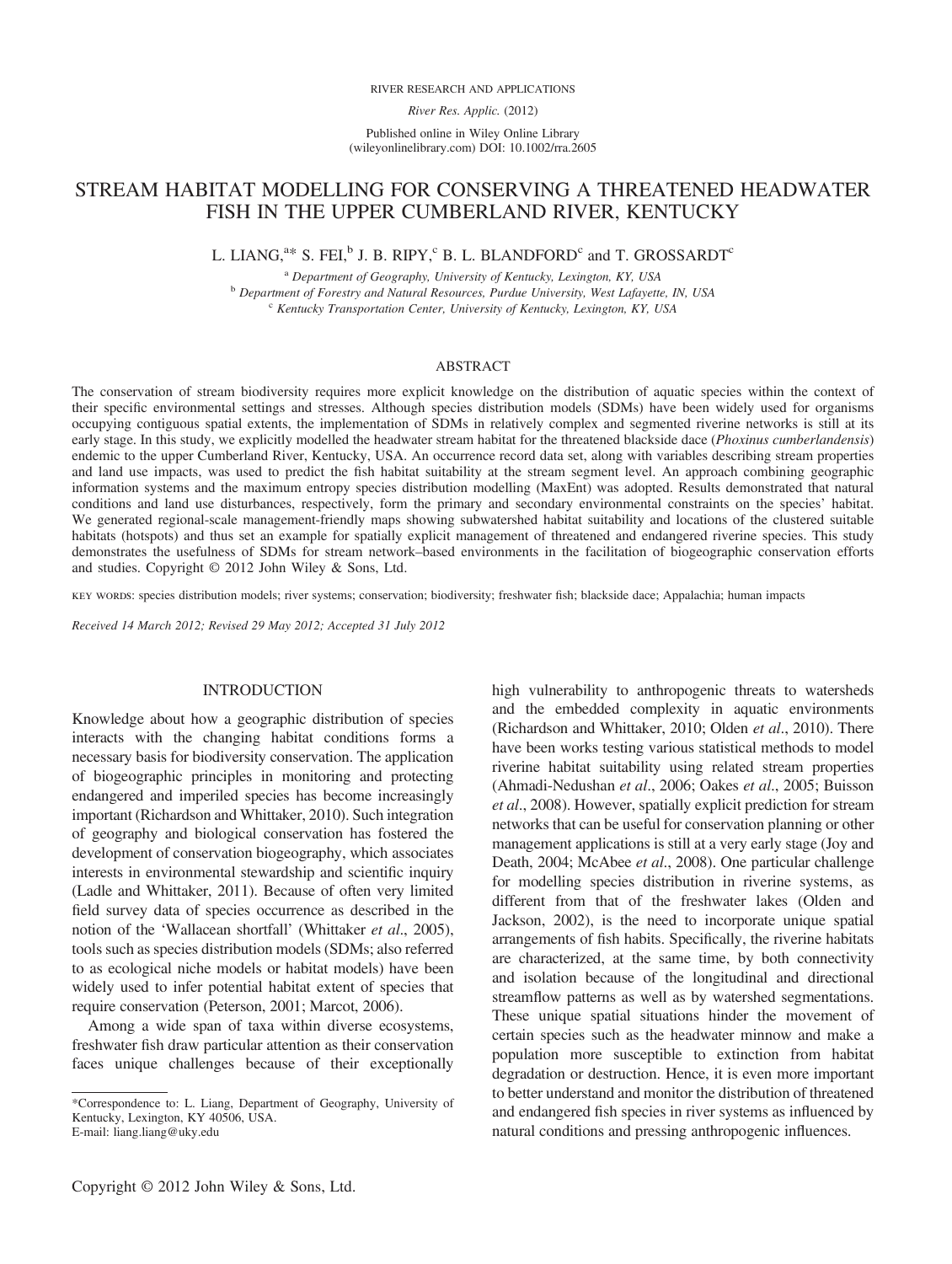In this study, we predict habitat suitability for a threatened headwater fish species, blackside dace (Phoxinus cumberlandensis) at the stream segment level in the context of existing occurrences, habitat requirements and land use disturbances. In addition to a spatially explicit understanding of environmental factors influencing riverine habitat of the species, better-informed regional conservation planning is also intended.

## MATERIALS AND METHODS

#### Study species and environment

The blackside dace is a threatened aquatic species identified by the US Fish and Wildlife Service on 12 June 1987 (52 FR 22580–22585, US Fish and Wildlife Service 1988) and is on the red list of the International Union for Conservation of Nature (2010). This species has a very limited geographic range, which is confined in the Cumberland River drainage of southeastern Kentucky and northeastern Tennessee, USA (Starnes and Starnes, 1981), with a possibly introduced outlying population in a tributary of the North Fork Powell River in Virginia ([www.natureserve.org](http://www.natureserve.org)).

The blackside dace inhabits small, cool and clear upland stream waters with moderate flow and silt-free substrates (Starnes and Starnes, 1981; Starnes and Starnes, 1978). Stream properties such as turbidity/conductivity (proxies of siltation and pollution levels), summer temperature (related to shaded environment) and gradient and link magnitude (proxies of flow velocity) appear to directly affect the habitat quality of the fish (Jones, 2005; McAbee et al., 2008; Mattingly, 2005; Black, 2007). Studies by Jones (2005) and Mattingly (2005) confirmed correlations of these environmental factors with blackside dace occurrence and distribution. Black (2007) used logistic regression models to predict blackside dace habitat and found that summer water temperature and water conductivity were most influential. Further, it was noted that different land management and land use patterns, in addition to ecological factors, may affect the blackside dace habitat in a spatially explicit manner (McAbee et al., 2008). Therefore, spatial modelling incorporating both stream attributes and regional land use variables is important for a more comprehensive understanding of the fish's distribution for conservation purposes.

More specifically, in the coal and timber-rich Appalachian Mountain region, stream siltation and pollution caused by human activities such as surface coal mining, logging, agriculture and construction/use of transportation corridors have led to severe habitat loss and subsequent population decline of the species (O'Bara, 1985; Starnes and Starnes, 1978; Black and Mattingly, 2007). Human-induced stream alterations are also believed to have facilitated the displacement of the blackside dace by a demonstrably secure species, redbelly dace (Phoxinus erythrogaster), which has competitional advantages in disturbed stream environments (Starnes and Starnes, 1981; [www.natureserve.org](http://www.natureserve.org)).

### Data sources and environmental variables

We were able to acquire observed occurrence data of the blackside dace in southeastern Kentucky portion of the upper Cumberland River basin from the Kentucky State Nature Preserves Commission, covering 8 of 13 counties where the species are naturally found, not including the portion in Tennessee. The data set consists of an accumulative assemblage of multiple field observations up to 2010 with historical data dating back to 1883. To better represent the relatively current status, we removed records obtained before 1990s (approximately when the conservation efforts commenced), leaving 179 observations to use for subsequent modelling. Locations of all the occurrence records were georeferenced with a radius precision below 30 m.

Both stream properties and regional land use factors were considered for building habitat suitability models and hence predicting potential habitat of the species. From the Kentucky Geography Network (<http://kygeonet.ky.gov>), we downloaded the latest statewide environmental data sets covering (i) 30 ft (9 m) digital elevation model, (ii) 14-digit hydrological units (HUC14), (iii) 3 ft (0.6 m) aerial imagery (natural colour orthophotos, acquired in 2006), (iv) map of mined areas, (v) national hydrography data set (1:24,000) and (vi) map of statemaintained roads. In addition, we acquired US Geological Survey Gap Analysis Program (GAP) land cover map (level III) for Kentucky [\(http://www.gap.uidaho.edu/landcoverviewer.html\)](http://www.gap.uidaho.edu/landcoverviewer.html). All data layers were cropped to the study region using the boundary of the upper Cumberland River watershed.

These data were further processed to derive corresponding environmental variables (Table I). For stream properties, we calculated stream order and gradient using both national hydrography data set stream feature and digital elevation model for all stream segments with ArcGIS Hydrology Tools. To derive fractional canopy cover along the streams, both aerial imagery and land cover map were used. Blue band from the visible colour aerial imagery was empirically found to be most predictive in determining canopy. A band comparison criterion, blue  $>$  red and blue  $>$  green and green  $>$  red, was applied on aerial imagery to extract canopy shaded areas. Ponds, lakes and non-vegetation were masked out using GAP level III land cover map. Then for each remaining pixel in the area, a fractional coverage estimate was calculated using the ratio of the blue band digital number (8 bits, 0–255) to the maximum value (255) present in the area. Mine density (ratio of mined area over total area) was calculated for each HUC14 unit. Both surface mines and underground mines were included, yielding mine density ratios greater than 1 for some watersheds where more than one layer of coal seams were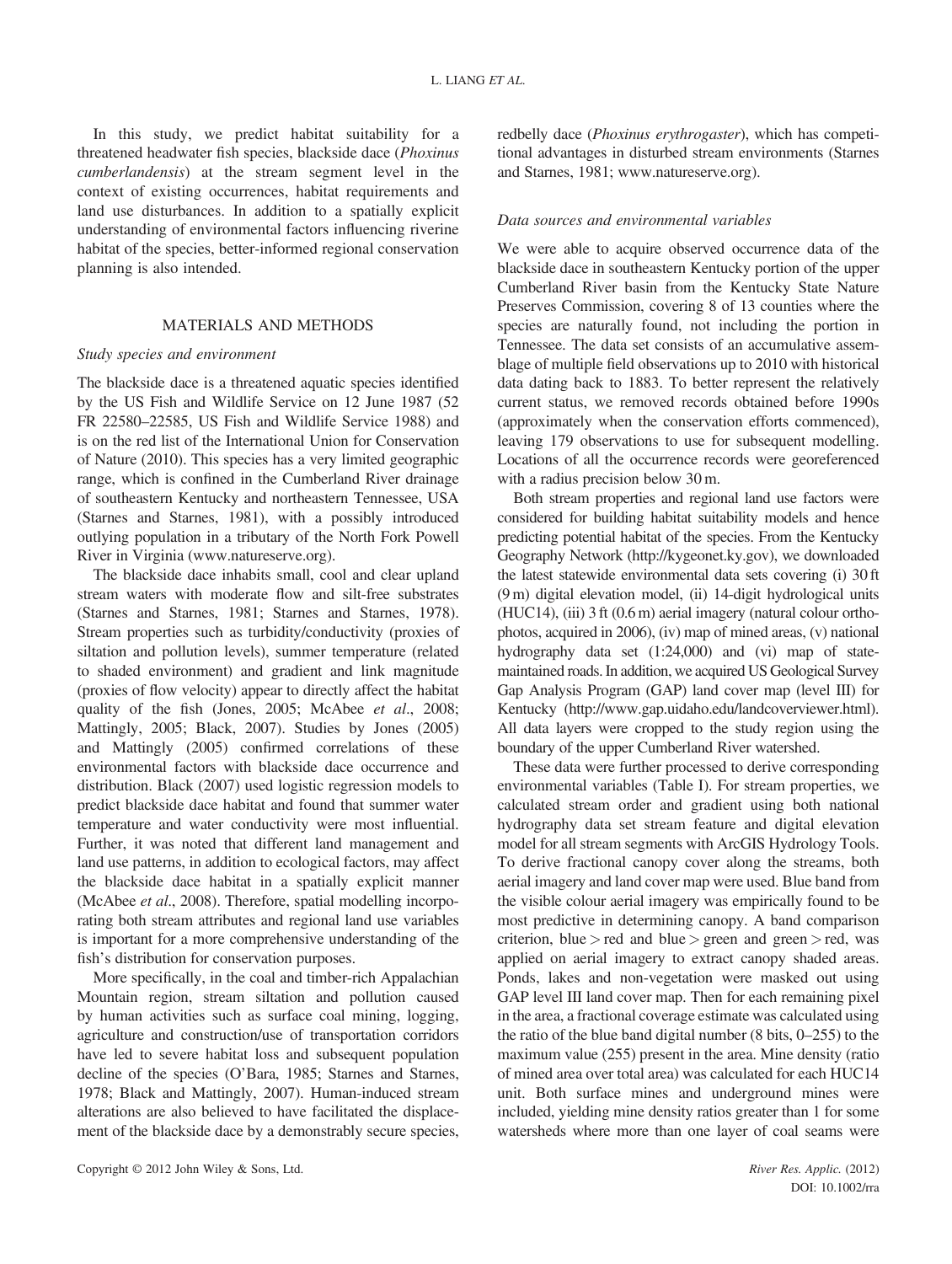| Variable                 | Data source               | Description                           |
|--------------------------|---------------------------|---------------------------------------|
| Stream order             | <b>NHD</b>                | Strahler's ranks                      |
| Stream gradient          | NHD, DEM                  | Stream segment gradient               |
| Mine density             | KY mined area, HUC14      | Ratio of area mined within HUC14      |
| Stream-road intersection | NHD, state roads          | Number of intersections per unit area |
| Elevation                | <b>DEM</b>                | Elevation in meter                    |
| Canopy cover             | Air Photo, GAP land cover | Ratio of area covered with canopy     |

Table I. Environmental variables used for predicting blackside dace habitat suitability; the data sources and variable descriptions are included

NHD, National Hydrography Data set; DEM, digital elevation model; HUC, hydrologic unit code.

mined. Further, stream–road intersections were extracted using stream feature and state-maintained roads data. The density of stream–road intersections was calculated as the number of crossings per unit area. Geospatial data processing tasks were primarily performed using ArcGIS 9.3 (Environmental Systems Research Institute, 2009) and third party extensions: XTools Pro (Data East, 2010) and HawthsTools (Beyer, 2004).

#### Modelling approach

We used the maximum entropy method (MaxEnt) to model blackside dace habitat suitability with the abovementioned species occurrence data and environmental variables derived therein (Phillips et al., 2006; Elith et al., 2011). MaxEnt is a presence-only species distribution modelling approach derived from the use of a machine learning method with a simple and precise mathematical formulation (Phillips et al., 2006). According to the principle of maximum entropy, the best approximation of a target distribution is one with maximum entropy (most uniform) over the geographic area of interest as restrained by a set of currently known environmental variables. In MaxEnt, these variables (covariates) are transformed into features to account for complex nonlinear species–environment relationships. From a statistical point of view, MaxEnt selects the covariate probability density function of presence data that is closest to the probability density function derived for the background (Elith et al., 2011). The species' distribution is thus estimated by minimizing the distance between the two probability density functions subject to constraining each covariate's mean across predicted locations to that of observed presence locations. Hence, the maximization of the entropy over the geographic space is realized through minimizing the relative entropy (distance) between the two probability density functions (presence and background) within the environmental space (as defined by a set of features [transformed covariates]). The application of MaxEnt for habitat modelling with presence-only data (as in our case) has been improved since its emergence, and the technique is among the available techniques with highest performance (Phillips and Dudík, 2008; Phillips, 2008; Peterson et al., 2007; Pearson et al., 2007). A MaxEnt program (v.3.3.3 k) implementing the modelling approach is available at no cost from the authors' web site [\(http://www.cs.princeton.edu/~schapire/maxent/](http://www.cs.princeton.edu/~schapire/maxent/)).

A total of six derived variables covering the upper Cumberland River drainage—stream order, stream gradient, canopy cover, elevation, mine density and stream–road intersection (see Table I)—were used to run the models. For each location with blackside dace occurrence, values of the environmental variables were extracted (for cases when a location offsets from the stream, manual matching was performed). Along the vector-based stream features, we performed an equal-distance point sampling at a 30-m interval, the smallest meaningful sampling unit given the geolocation accuracy of occurrence records (30 m). Outlier points from small gullies and steep slopes that lead to unreasonable stream order and gradient calculation were removed using empirical rules (Cumberland River maximum stream order = 7; stream gradient  $\leq$  300 m/km). These provided background points representing all primary stream segments in the study area. A total of 46,287 background points were sampled, and the corresponding environmental values were extracted. For model construction and evaluation, the observed blackside dace records were partitioned into training data set and testing data set according to a heuristic "rule of thumb" (Huberty, 1994), which prescribed the partition ratio of 30% for testing subset in our case. Hence, 30% of the data were reserved for model performance assessment for each model run. We performed 10 replicate runs with samples randomly repartitioned each time according to the specified ratio (each partition was composed of 119 training localities and 51 testing localities; with nine outliers removed). Data were fed into the MaxEnt program in the format of samples with data. Each model was applied to the background points using their environmental attributes to predict blackside dace habitat suitability (in logistic output format as represented with a 0–1 ratio) for all stream segments. All predictions were then averaged to generate a "final" habitat suitability estimate, available at the stream segment level at a 30-m linear resolution.

Further, to facilitate watershed-level management, average habitat suitability was computed for each subwatershed as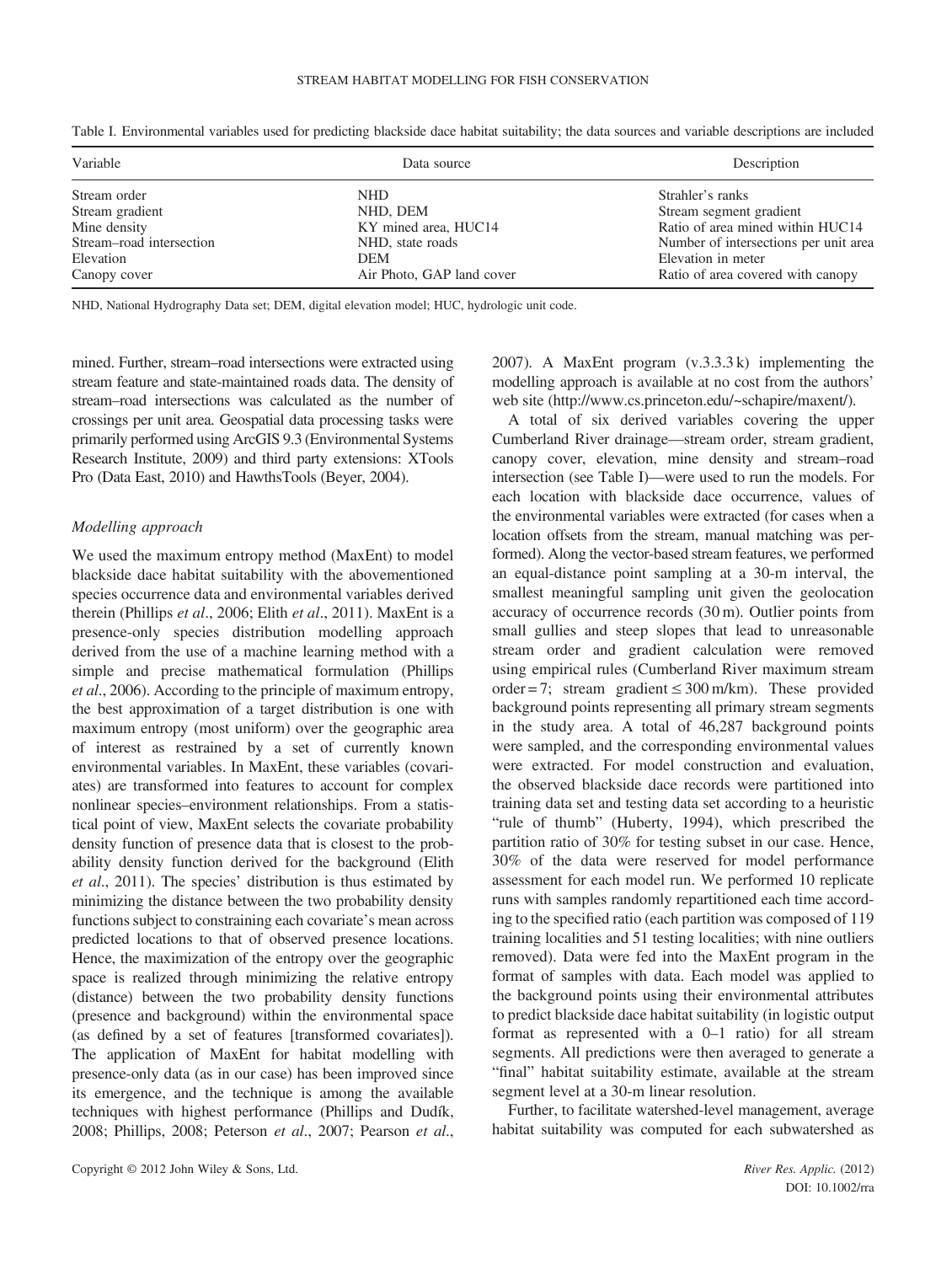identified with a unique hydrologic unit code (HUC14). A map was then created showing potential habitat suitability for the fish in all subwatersheds of the area. Lastly, we assessed the clustering patterns of predicted habitats of the species using Moran's *I* and Geti's Gi\* statistics (Rogerson, 2010), available in ArcGIS Spatial Statistics Tools, to identify areas that have the concentrated quality habits and therefore entail more imminent conservation concerns.

# RESULTS

### Model evaluation

Model performance was evaluated with receiver operating characteristic (ROC) analysis, which has been widely useful for SDMs with threshold independent outputs (Zweig and Campbell, 1993; Fielding and Bell, 1997). A typical ROC curve plots true positive rate (sensitivity) against false-positive rate (1 - specificity) for the entire range of possible thresholds, therefore providing a unified representation for assessing the overall model performance. In the case of a presence-only model, MaxEnt defines specificity as the fractional predicted area. The area under the curve (AUC) was used as a single performance measure to decide whether the model prediction was better than random (0.5). A perfect model would yield an AUC value of 1. Training AUC values  $(>0.892)$  are fairly high across models and are higher than the testing AUC values as anticipated (Phillips, 2010). The testing AUC values, which demonstrate the actual model predictive powers, are consistently higher than 0.834 across the models. This suggests that all model predictions are far from random. The ROC curve for the average model prediction with a mean test AUC value (0.864) and corresponding standard deviation (0.020) is provided in Figure 1.

### Environmental factors assessment

The response of environmental variables to blackside dace habitat suitability generally agreed with existing knowledge about stream characteristics and land use impacts, suggesting that slow-flowing headwater streams that are least impacted by mining and roads are best for the species' subsistence. The MaxEnt program provided a marginal response curve for each variable, respectively, while holding other variables at their average levels (Figure 2). Each curve shows how the predicted habitat suitability changes with value of a selected variable. This is mainly to demonstrate the range of effect of a predictor on the suitability estimate and does not suggest a direct causal relationship between each individual environmental variable and the suitability value. We also visually compared the environment of occurrence samples and the environment of background using a bar chart (for stream order) and box plots (Figure 3). In particular,



Figure 1. ROC curve for the MaxEnt model prediction averaged on 10 replicate runs. The average test AUC is 0.864, and the standard deviation is 0.020. The 1:1 line indicates the condition if the prediction is completely out of random chance  $(AUC = 0.5)$ .

headwater streams with orders 2 and 3 appear to support the highest quality habitat, with the second-order streams being most prevalent (0.77). Other stream orders do not seem to contribute any increase of suitability. Further, optimum habitat is found with a relatively low stream gradient, and habitat suitability decreases gradually with increased gradient values. Predicted suitability touches the base line (0) when gradient increases to 150 m/km and remains no change afterwards. The sharp increase of suitability with stream gradient between values of 0 up to approximately 10 m/km reflects the lack of blackside dace presence in stream channels with extremely low gradients. A similar pattern is seen with the case of total mine density. As anticipated, better habitat for the blackside dace is associated with lower mine density, and with the increase of mine density beyond a minimum realistic value (slightly higher than 0 as the subwatersheds were more or less influenced by coal mining), habitat suitability drops consistently. This relationship is not clearly shown in the corresponding box plot, perhaps because the background had higher areal proportion with lower mine density than the samples over the entire region. Stream–road intersection density (approximately  $\langle 3/km^2 \rangle$ ; see Figure 2) is negatively correlated with blackside dace habitat suitability. Although in general elevation is shown to be positively correlated with habitat suitability (the higher the elevation, the better the habitat), a 500- to 600-m window seems to offer peak habitat suitability. For the most part canopy coverage is positively associated with blackside dace habitat quality, also as anticipated. Among the six variables, stream gradient and stream order contributed the most to the average model prediction (33.5% and 21.9%, respectively) among the natural variables;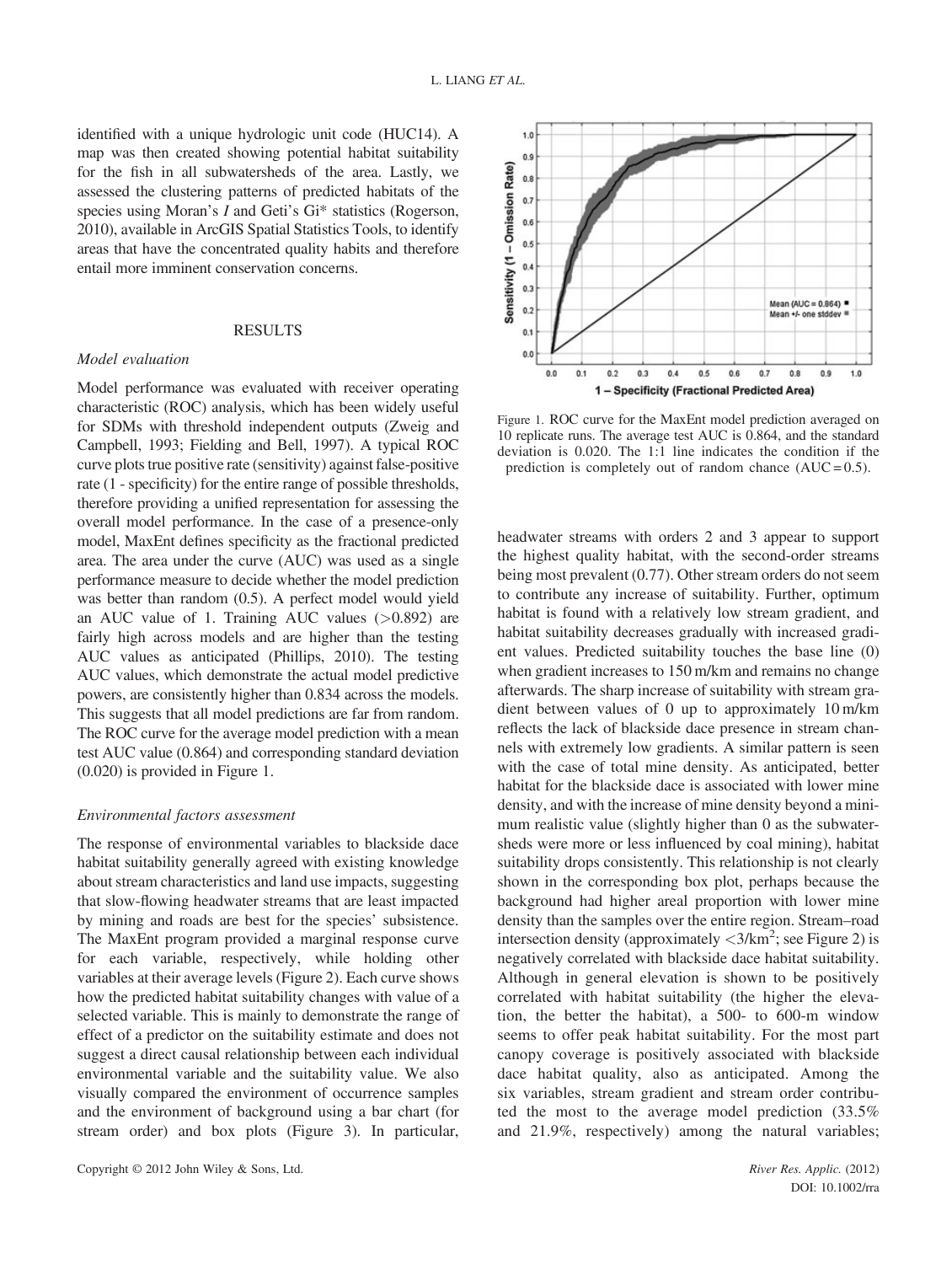

Figure 2. Partial dependence plots showing the marginal responses of blackside dace to the environmental variables. The response of habitat suitability to each single variable is illustrated when all other variables are kept constant at their average level. In the bar chart for stream order, the standard deviation values from the mean are provided as additional bars with variant shades. Two vertical lines in each response graph mark the range of the environmental variable, and the shaded areas indicate the standard deviation.

followed by the human impact variables—mine density (24.8%) and stream–road intersection (12.2%). Elevation and canopy cover had the least relative importance in models with the former contributing 6.5% and the latter 1.2%, respectively.

of the upper Cumberland River basin, close to the border with Tennessee. Cold spots were primarily found in the north of the Upper Cumberland Drainage basin, where no blackside dace occurrence has yet been reported.

### Distribution maps

A predicted blackside dace distribution map showed habitat suitability by subwatersheds for the upper Cumberland River drainage in Kentucky (Figure 4). Areas with higher predicted habitat suitability generally matched the distribution of recently observed (1990–2010) blackside dace occurrences. Most occurrence locations were located in areas with relatively high habitat suitability. In areas where the species has not been reported, the predicted habitat suitability appeared to be consistently low. Highly suitable habitats were predicted within gaps between existing occurrence locations. Further, Moran's I index, which was 0.35 (Z score = 26.5,  $p < 0.01$ ), suggested that subwatersheds with suitable habitats were strongly clustered. Geti's  $G_i^*$  statistics supported mapping the hot spots (spatial clusters with higher suitability) as well as cold spots (spatial clusters with lower suitability) in the study region (Figure 5). Five major hot spot areas were identified (Z score 2.58,  $p < 0.05$ ), which were mainly distributed to the south

### DISCUSSION

Understanding spatial patterns of fish habitat at the regional scale is crucial for science-based management of fluvial ecosystems for species conservation. Using advanced modelling tools and geospatial techniques, we were able to effectively predict potential stream habitat distribution for a threatened fish species, the blackside dace. Presence data were linked to environmental variables that characterized both streams' natural properties and regional-scale land use influences. A modelling algorithm in line with the second law of thermodynamics (MaxEnt) was used, and the overall results were coherent and informative.

To our knowledge, this study is among the first to explicitly map vector-characterized fish habitat in riverine systems and with land use factors effectively incorporated in addition to the natural variables (Elith et al., 2011; Buisson et al., 2008). The habitat of blackside dace shows unique and narrow range of environmental requirements/ sensitivity and is evidently influenced by both natural and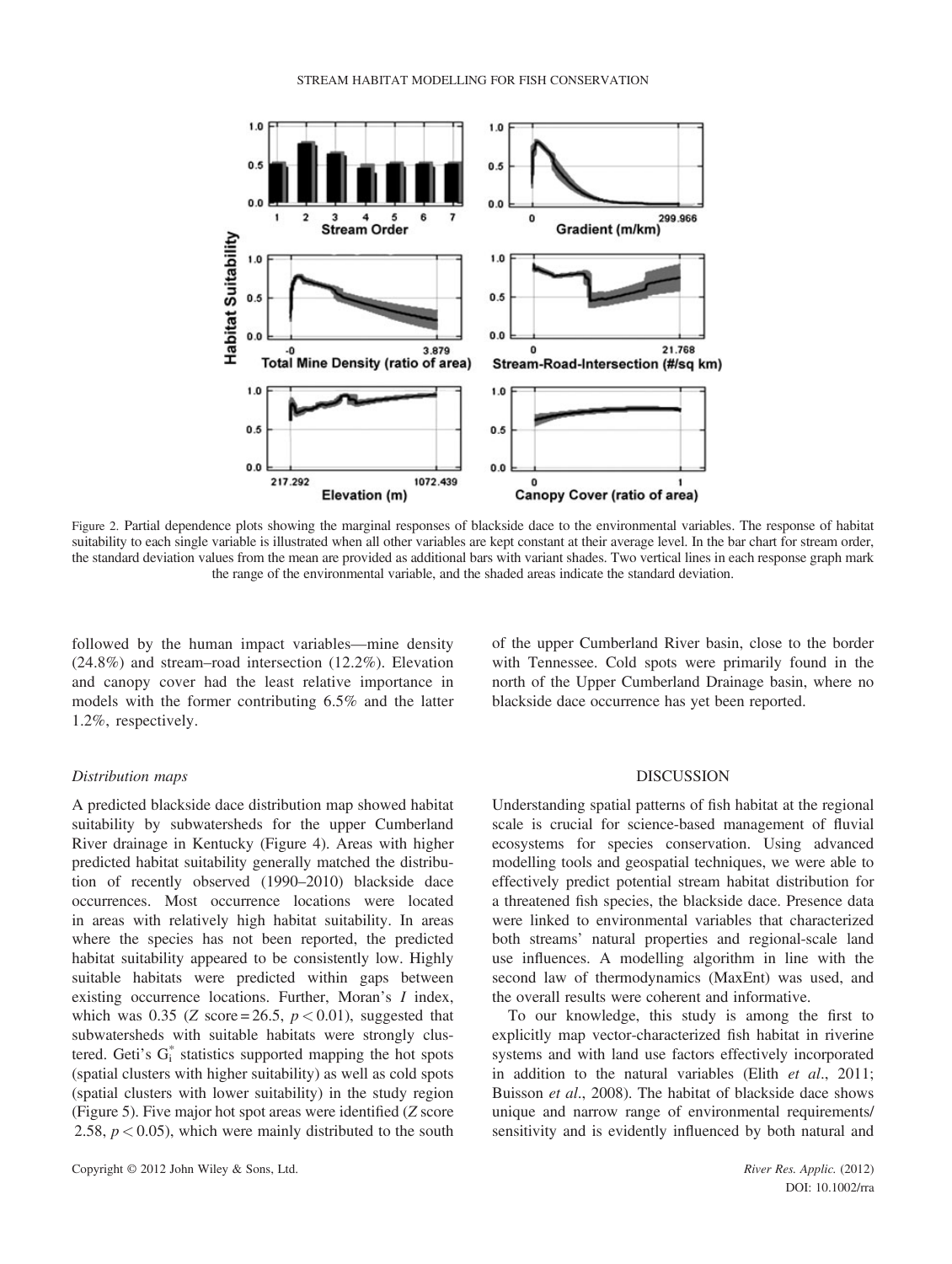

Figure 3. Box plots of environmental variable values used for known blackside dace locations and systematic samples of the background for the entire study area. Because of far ranges of extreme values, a 2.5% stretching was applied (retaining data between the 2.5% and the 97.5% percentiles). For stream orders, the percentages of occurrence within presence sample and background, respectively, were calculated. Each box is composed of the first quartile (lower hinge), the median and the third quartile (upper hinge). The whiskers extend to the largest and smallest observations that fall within a distance of 1.5 times the interquartile range (box size) from the nearest hinge. Extreme values are shown as separate points.

anthropogenic factors. In particular, our study further confirmed that headwater streams with adequate flow volume (indicated with stream order rankings) and low flow velocity (indicated with gentle stream gradients) are characteristic in favourable conditions for the species and form the baseline of its physical habitat. In addition, the negative effects on the fish's habitat from mining and road construction/use were clear. The densities of coal mine and road-stream crossings were effective proxies to stream degradation in relation to expected water siltation and pollution, agreeing with lessons learned in this and other areas (Lindberg et al., 2011). According to a relative contribution assessment of each predictor variable to the models, two natural factors (stream order and stream gradient) formed a first-order constraint to the fish habitat; mine density and stream–road intersection density formed a second-order stress group. Two additional natural factors



Figure 4. Predicted habitat suitability for blackside dace in the upper Cumberland River drainage area, southeastern Kentucky; occurrence records taken between 1990 and 2010 (used in the models) are shown, and the polygons are HUC14 subwatersheds.

(elevation and canopy cover) tested in the study contributed minimally to models, but their predictive relationships were consistent with prior knowledge. Elevation may generally reflect the topographic locations of the headwater streams that met the abovementioned natural constraints in the study region and therefore do not necessarily impose limits to the fish habitat. Canopy cover's influence further implies that the fish prefers ample shades to maintain cool water temperatures in the summer, although it was not a significant predictor in the models. The lesser role of canopy cover



Figure 5. Hot spots (darker colour) according to Geti's  $G_i^*$  statistics based on predicted habitat suitability for blackside dace in the upper Cumberland River drainage, southeastern Kentucky; the polygons are HUC14 subwatersheds.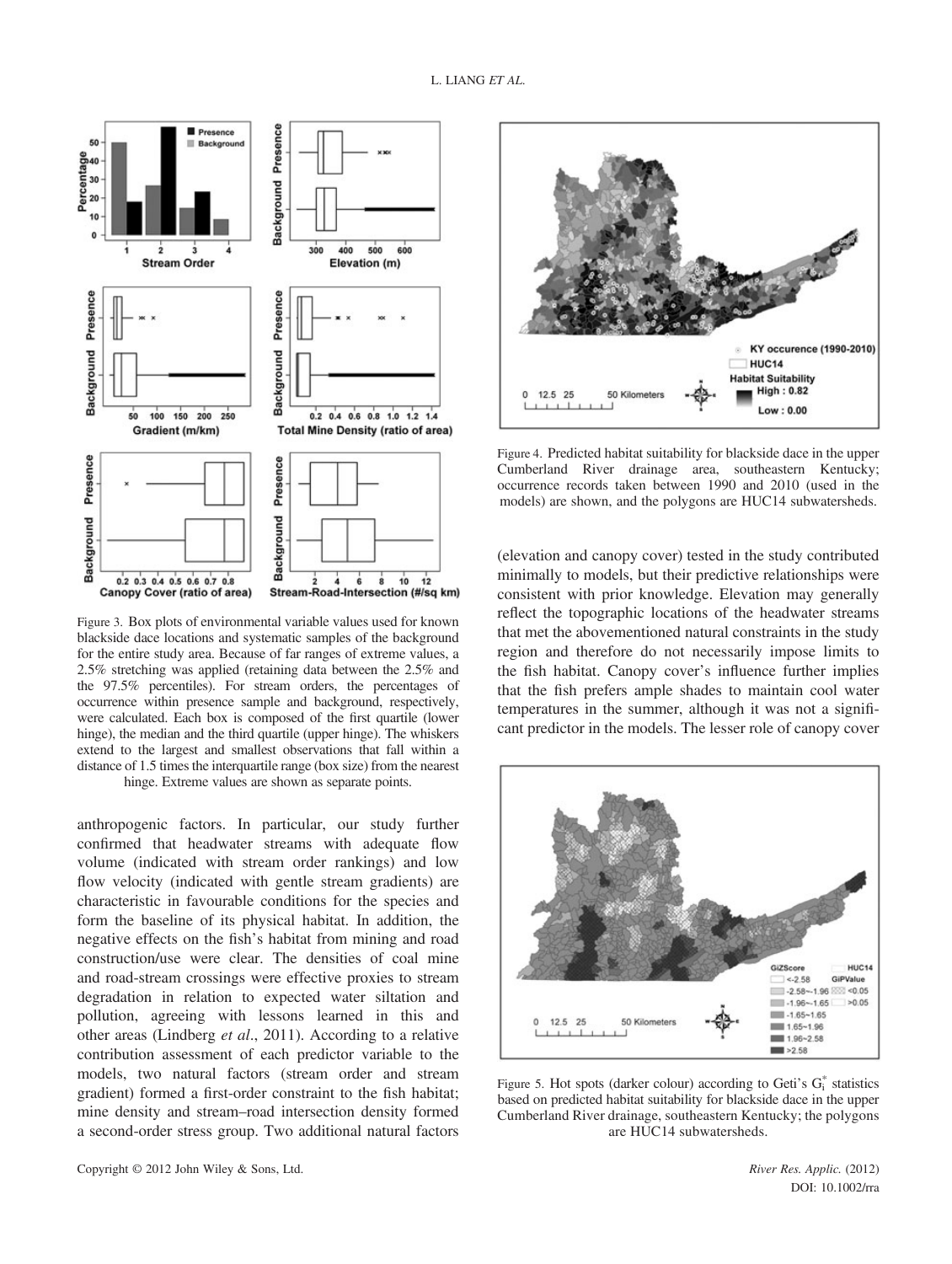estimate may be due to difficulty in precisely matching the canopy estimates with stream water locations, given complex variations of tree covers along creeks, and limitations of the data and methods used to derive the variable.

Our study presented a successful example of generating management-friendly end products with stream habitat modelling, and the approach should be transferrable to study and conservation of other riverine species. Prediction results are presented primarily at the subwatershed level, which offers a convenient view to facilitate direct access for management purposes. Hence, the derived map showing small watersheds with corresponding blackside dace habitat suitability may serve as an essential reference for planning and prioritizing conservation efforts. To proactively protect potential habitat loss due to human activities, such explicit knowledge of the spatial distribution of the species' suitable habitats is a pressing need for this and other fish species under threat. The information derived from our models is also available for every stream segment (not presented in this article) to therefore allow more precise applications when landscape-scale details within selected subwatersheds are required. The identified hotspots may be used as basis to delineate protected regions for preventing further habitat destruction, informing government agencies for mining and transportation regulations/construction planning as well as educating private landowners who hold properties within the affected region. Moreover, in view of restoring blackside dace populations for the future, the predicted habitat distribution may be used as guidance for reintroducing the species into healthy streams where it is not currently present (Polak and Saltz, 2011). Of course, local biotic constraints such as competition from other species should be monitored and, if necessary, moderated within the targeted subwatersheds.

Using a modelling approach was a necessity given the impossibility of conducting an exhaustive survey over the concerned region. Unavoidable uncertainties may hence be introduced from biases within species presence data and environmental data as well as due to the inadequacies of models used. In our study, known limitations in this regard include the following: (i) the occurrence records are an accumulation during a two-decade long period (from 1990 to 2010), yet the environmental data are relatively recent (2005 and later). This was necessary to allow a large enough sample size (179 cases in total; only 49 cases are available after 2005) but may have led to an underestimation of the more recent human land use effect on the species' habitat. Further work with a more concentrated survey of the area over a short time period may eliminate this uncertainty. (ii) Environmental data used in the study did not reflect known biological interactions such as the presence of the competitive redbelly dace or direct habitat disruption by beaver colonization (McAbee et al., 2008); only the former is partly accounted for by the properties related to water quality, given that the blackside dace does better than the competing fish in clean waters. Regardless, the lack of data has made incorporating these factors impracticable at this point. In addition, large-scale factors such as climate change may also come into play (Harley, 2011), but its role in the case is still unclear. (iii) In relation to the modelling method, we chose the well-tested presence-only MaxEnt algorithm (Elith et al., 2011) to perform the work but would expect potential improvement as the model further refines. Also, the ensemble forecasting approach, testing multiple model types, could more comprehensively define the base line of prediction results and therefore may be considered a follow-up effort for the future.

In conclusion, our results demonstrated the usefulness of stream habitat modelling for conserving a threatened fish species in a disturbed drainage area. Prediction results showed that both physical and anthropological factors are combined to influence the fish habitat suitability. Currently, suitable habitats of the blackside dace are arranged in several groups of subwatersheds, but these groups (clusters) are isolated from one another, suggesting that possible population segregations may have occurred over time (either naturally or due to disturbances) and calling for more attention for conservation efforts. Given that the scarcity of field records will continue to be a limitation in the coming decades, we anticipate that improved application of SDMs in riverine environments incorporating natural and human influences will continue to provide explicit biogeographic guidance for conserving stream biodiversity.

#### ACKNOWLEDGEMENTS

The authors acknowledge the valuable support provided by Ryan Evans and Sarah Hines of the Kentucky State Nature Preserves and John Brumley of the Kentucky Department for Environmental Protection. They also thank Jonathan Phillips for reviewing the manuscript and Hannah LeGris for copy editing support. Lastly, they thank the two anonymous reviewers for taking time to review the manuscript and the constructive comments.

#### **REFERENCES**

- Ahmadi-Nedushan B, St-Hilaire A, Bérubé M, Robichaud É, Thiémonge N, Bobée B. 2006. A review of statistical methods for the evaluation of aquatic habitat suitability for instream flow assessment. River Research and Applications 22: 503–523.
- Black T, Mattingly H. 2007. Impacts of logging disturbance on blackside dace (Phoxinus cumberlandensis) reproductive ecology. The Nature Conservancy, Tennessee Chapter, Nashville, Tennessee.
- Black TR. 2007. Population densities and performance of predictive habitat models for the threatened blackside dace (Phoxinus cumberlandensis). Master Thesis. Tennessee Technological University, Cookeville, Tennessee.